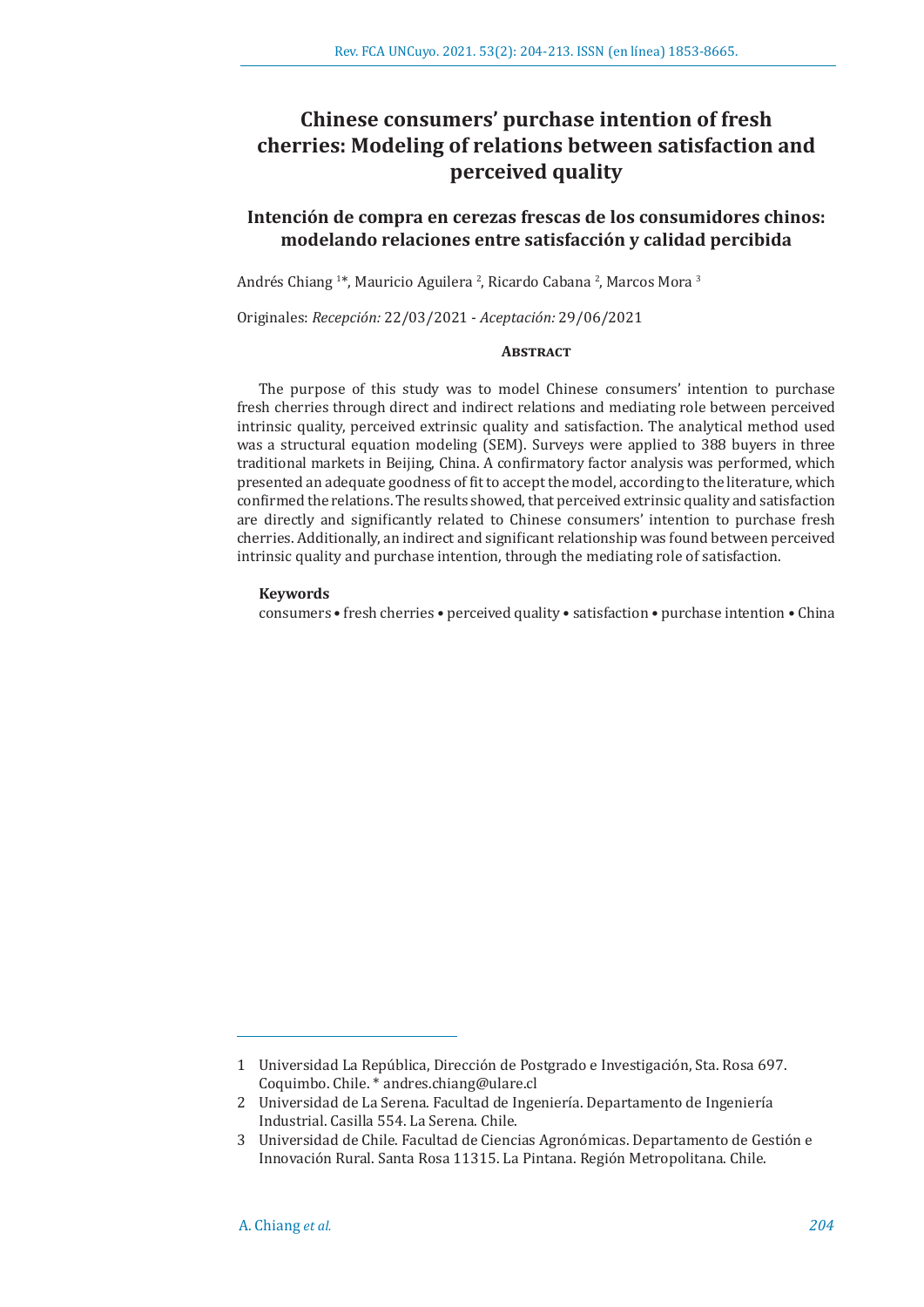#### **Resumen**

El propósito de este estudio fue modelar la intención de compra de los consumidores chinos de cerezas frescas a través de relaciones directas e indirectas y un papel mediador entre calidad intrínseca percibida, calidad extrínseca percibida y satisfacción. El método analítico utilizado fue un modelado de ecuaciones estructurales (SEM). Se aplicaron encuestas a 388 compradores en tres mercados tradicionales en Beijing, China. Se realizó un análisis factorial confirmatorio, el cual presentó una bondad de ajuste adecuada para aceptar el modelo, según la literatura, confirmando las relaciones. Los resultados mostraron, que la calidad extrínseca percibida y la satisfacción están directa y significativamente relacionados con la intención de consumidores chinos de comprar cerezas frescas. Adicionalmente, se encontró una relación indirecta y significativa entre la calidad percibida intrínseca y la intención de compra, a través del papel mediador de la satisfacción.

#### **Palabras clave**

consumidores • cerezas frescas • calidad percibida • satisfacción • intención de compra • China

## **INTRODUCTION**

Chile is the main supplier of fresh cherries in China, which receives more than 85% of the total exports of this fruit (6). An important leap forward considering that more than 10 years ago it was the  $22<sup>nd</sup>$  supplier for the fruit industry in China (35). In addition, in 2018 Chile exported more than one hundred thousand tons of fresh cherries to China, almost quadruple the tons for all of 2012 (32). Such rapid growth can raise questions about certain factors and behavioral patterns that can provide information about the reasons for fruit consumption and, in particular, fresh cherries in China. Yet few studies have been published about the Chinese consumer generally and the way in which they buy food (19). It has been stated that the Chinese consumer's behavior is essentially different from other countries due to its unique cultural, social and economic roots (3).

From this perspective, concepts such as purchase intention have been used in the specialized marketing literature as a measurement for predicting behavior and subsequent repurchase. The concept reflects consumers' likely behavior in future purchase decisions in the short term (7). Purchase intention is the possibility that determines customers' willingness to buy the product; the greater the chances, the stronger the purchase intention (25). It is crucial to recognize customers' purchase intentions, since their behavior can generally be predicted according to their intention Hsu *et al*. (2017) suggest that purchase intention is a combination of the concentration of consumers in the purchase of a product and the likelikhood of buying. For a complete representation of consumers' purchase behavior, their attitudes, preferences, motivations and perceptions of income must be considered. It is also noted that purchase intention is a future projection of the consumer's behavior, which will significantly help form his/her attitudes (15).

In this area, the fresh fruit market in China has grown significantly, driven by growing demand from consumers increasingly concerned about healthy diets, food quality requirements and availability of fruit all year round (40), which has opened the Chinese domestic market to influence by international trade (3).

Although, perceived quality cannot be determined objectively, there are currently four main approaches to explain it: The economics of information approach, the means-ends chain approach, integrative approaches and multi-attribute approaches (12, 28), with the last being the one used in this study. The multi-attribute approach understands quality as a dichotomous phenomenon between intrinsic and extrinsic cues (12, 19, 33, 48).

Intrinsic signals measure the quality objectively. These qualities pervade the product with their functionality and are related to its physical appearance (1, 30). According to Olson and Jacoby (1972), the intrinsic attributes are specific to each product, disappear when they are consumed and cannot be altered without changing the nature of the product itself (1, 5). Conversely, extrinsic signals are not physically part of the product, but they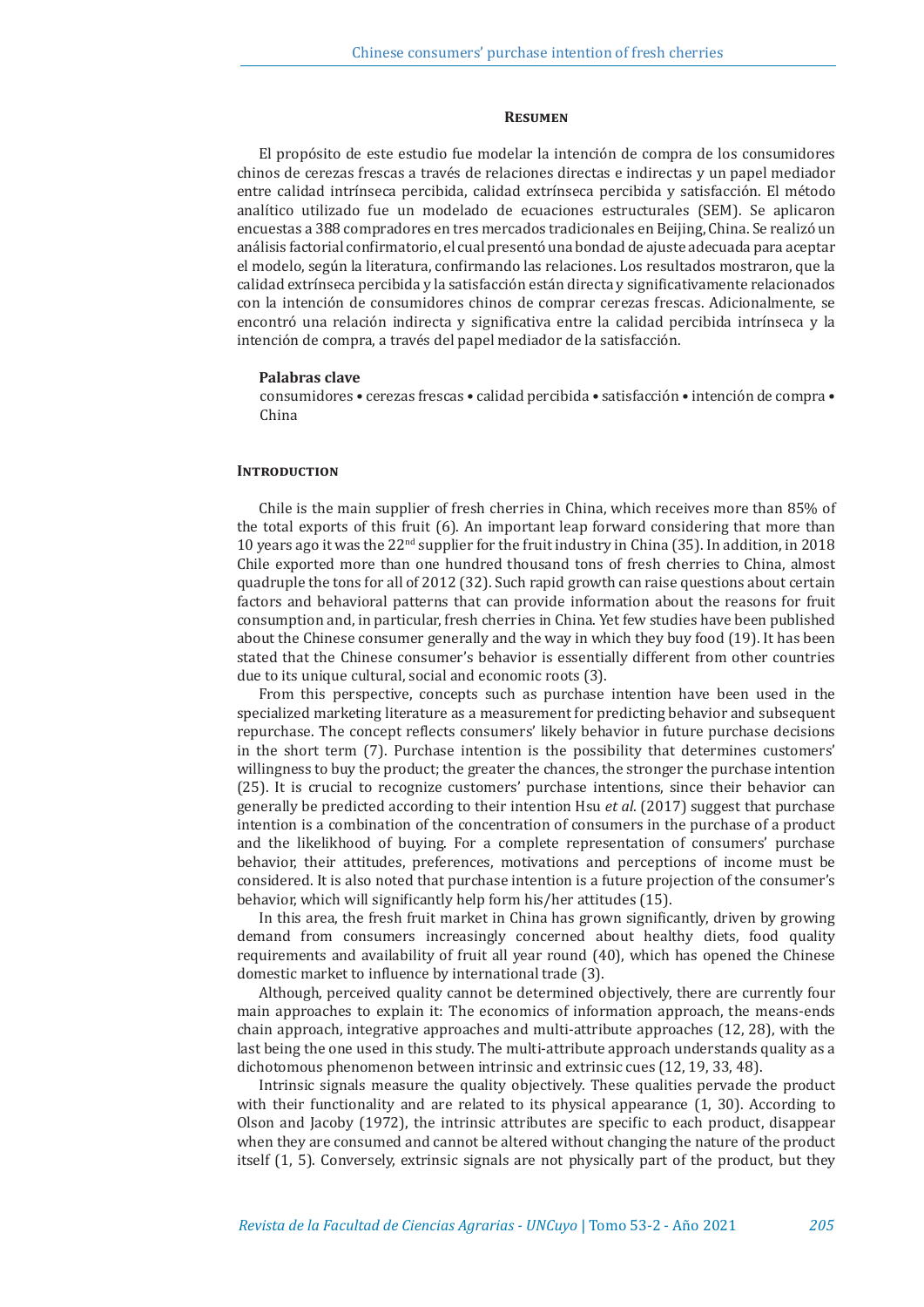represent information related to the product, which can be modified externally, for example use by dates, information related to the origin and information related to production and processing practices (20, 30). Generally, high perceived quality reflects superiority, greater reliability or greater functionality of a product. Therefore, when consumers favorably perceive the quality of a product, they are more willing to buy it, *i.e.*, a greater potential intention to determine the mentioned behavior (11).

Satisfaction is the psychological state where the emotions that contain unconfirmed expectations are combined with the consumer's previous feelings about consumption experiences (23). It is considered a cognitive and affective response by consumers to a food product in a purchase context (14). The important factors for consumer satisfaction when consuming foods appear before, during and after eating. For example, before eating, the important factors are: expectations and desires based on memories of previous food experiences and the context in which the meal is perceived (4). One of the most studied approaches in the literature is the paradigm or theory of the disconfirmation of expectations. This theory indicates that disconfirmation is a post-purchase process, in which the consumer establishes a comparison between the results obtained and the previously created expectations, and it is the difference between these two magnitudes that leads the consumer to form judgments about a product or service (42). Consequently, customer satisfaction can lead to a later behavioral intention as a purchase and a positive communication. Several authors have shown a direct relation between consumer satisfaction and the consumer's behavioral intention (22).

Additionally, the perceived quality of and satisfaction with food are highly correlated, with the former concept being a precursor of the latter (12, 14, 15, 31, 36).

Therefore, the main aim of this study was to model the purchase intention of Chinese consumers of fresh cherries through direct and indirect relations and mediating role between intrinsic perceived quality, extrinsic perceived quality and satisfaction. On this basis, the following hypotheses were tested:

 $H_1$ : Perceived intrinsic quality has a direct and significant relation with the satisfaction of the Chinese consumer of fresh cherries.

 $H_2$ : Perceived extrinsic quality has a direct and significant relation with the satisfaction of the Chinese consumer of fresh cherries.

H<sub>3</sub>: Perceived intrinsic quality has a direct and significant relation with the purchase intention of the Chinese consumer of fresh cherries.

H4 : Perceived extrinsic quality has a direct and significant relation with the purchase intention of the Chinese consumer of fresh cherries.

 $H_5$ : Perceived intrinsic quality has an indirect and significant relation with the purchase intention of the Chinese consumer of fresh cherries through the mediating role of satisfaction.  $H_6$ : Perceived extrinsic quality has an indirect and significant relation with the purchase intention of the Chinese consumer of fresh cherries through the mediating role of satisfaction. H<sub>7</sub>: Satisfaction has a direct and significant relation with the purchase intention of the Chinese consumer of fresh cherries.

The structural model is shown in figure 1.



**Figure 1.** Causal model on purchase intention in Chinese consumers of cherries. **Figura 1**. Modelo causal de intención de compra en consumidores chinos de cerezas.

Indirect relations: H. and  $H_6$  are provided in the body of the text. Direct relations;  $H_3$  and  $H_4$  are provided in the body of the text. Relaciones indirectas:  $H_5$  y  $H_6$  se proporcionan en el cuerpo del texto. Relaciones directas;  $H_3 y$  $H<sub>4</sub>$  se proporcionan en el cuerpo del texto.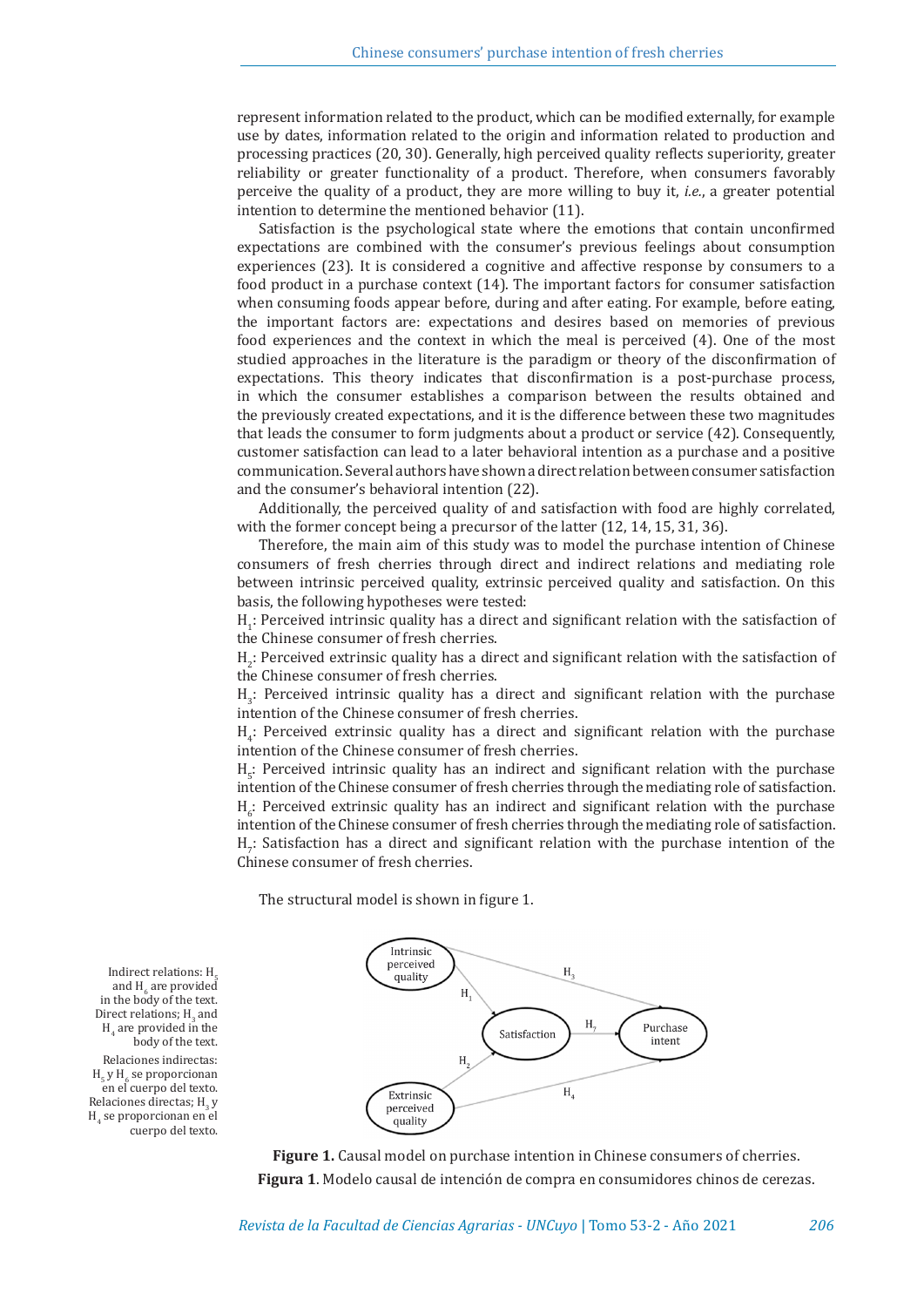## **Materials and Methods**

#### **Sample and questionnaire**

A survey was applied to a non-probability convenience sample in Beijing, China (12, 28, 37) comprised of 388 people of Chinese nationality. The survey was developed in Chile in Spanish and then sent to China for translation. After the completion of this process by the specialized agency in Chinese, possible issues were identified and the writing was modified to adjust to the local cultural contexts in terms of vocabulary, idiomatic and syntactic equivalence where it was corrected and translated again back into Spanish. The two versions were compared, ensuring their consistency.

To improve the survey-taking process, a user manual was designed in Chinese, which was meant to instruct and guide the Chinese surveyors, reducing the likelihood of errors in the data collection due to reports of similar studies conducted in China, warning of people there being less familiar with surveys (19). The field work was conducted in two phases: the first consisted of applying a pretest, where 30 individuals were surveyed in the Yuyan Daxue market in Haidian district in Beijing, through which errors were detected that could affect the result, and these surveys were thus excluded from the analysis. The second stage consisted of applying the survey on a massive scale. The buyers of fresh cherries in three characteristic sectors of Beijing were defined as the sampling unit: i) the Sanyuanli food market, with 125 valid surveys, located in the international sector, is ample, with a good infrastructure and location, and has fruits of different origins and qualities; ii) the Wuluju market, with 128 valid surveys, located in the city's southwest, is in a sector far from the international area and focuses more on suburban life, and the prices of fruits are lower than in the Sanyuanli market; and iii) the Wudaokou sector, with 135 valid surveys, in the Haidian district, has a young population, as it is located near Tsinghua University and the Beijing Language and Culture University. Data were collected on different days.

The evaluation instrument included questions corresponding to perceived extrinsic quality (PEQ), perceived intrinsic quality (PIQ), satisfaction (ST) and purchase intention (PI). The method used to collect the information was quantitative based on a structured survey of 16 statements, (1: not important; 5: very important) for perceived quality, 5 statements for satisfaction (1: strongly disagree, 5: strongly agree), and 6 statements for purchase intention (1: strongly disagree, 5: strongly agree).

For the construct PIQ, attributes were used based on the studies by Zeithaml (1988), Grunert *et al*. (2015) and Chiang *et al*. (2018). The items used were: color, size, aroma, juiciness, flavor, texture and freshness. For the construct PEQ, attributes were used based on the studies by Ness *et al*. (2010), Grunert *et al*. (2015) and Chiang *et al*. (2018). The items considered in this study were: price, region of origin, seller's recommendation, seals of quality, commercial brand, packaging and bulk sale.

The construct satisfaction included statements used in previous studies by Sanzo *et al*. (2003), Espejel *et al*. (2009) and Chiang *et al*. (2018). The statements included in the study were: I feel satisfied with the product, I feel happy with the product, the product fulfills my purchase expectations, I am satisfied with the seller of the product and the product satisfies my needs.

Finally, for purchase intention, statements were included such as: I intend to continue buying the product (15, 21); if I couldn't find the product in my usual store, I would look for it another one (17); I want to buy the product (41); I intend to increase the size of the purchases (11); I intend to increase the frequency of purchases (11), and I am going to make an effort to buy the product in the near future (46).

To perform the exploratory factor and confirmatory factor analyses and the structural equation model, the software SPSS Statistics v.21 was used with its complement Amos, employing maximum likelihood extraction (27).

#### **Exploratory and confirmatory factor analyses**

The exploration of dimensions, Kaiser-Meyer-Olkin (KMO) index and Bartlett's test of sphericity (BTS) were applied, which must be significant, *i.e*., less than 0.05, being obtained from the reduction of dimensions (44). In the confirmatory analysis, two tests of construct reliability were determined: Cronbach's alpha, which measures the internal consistency of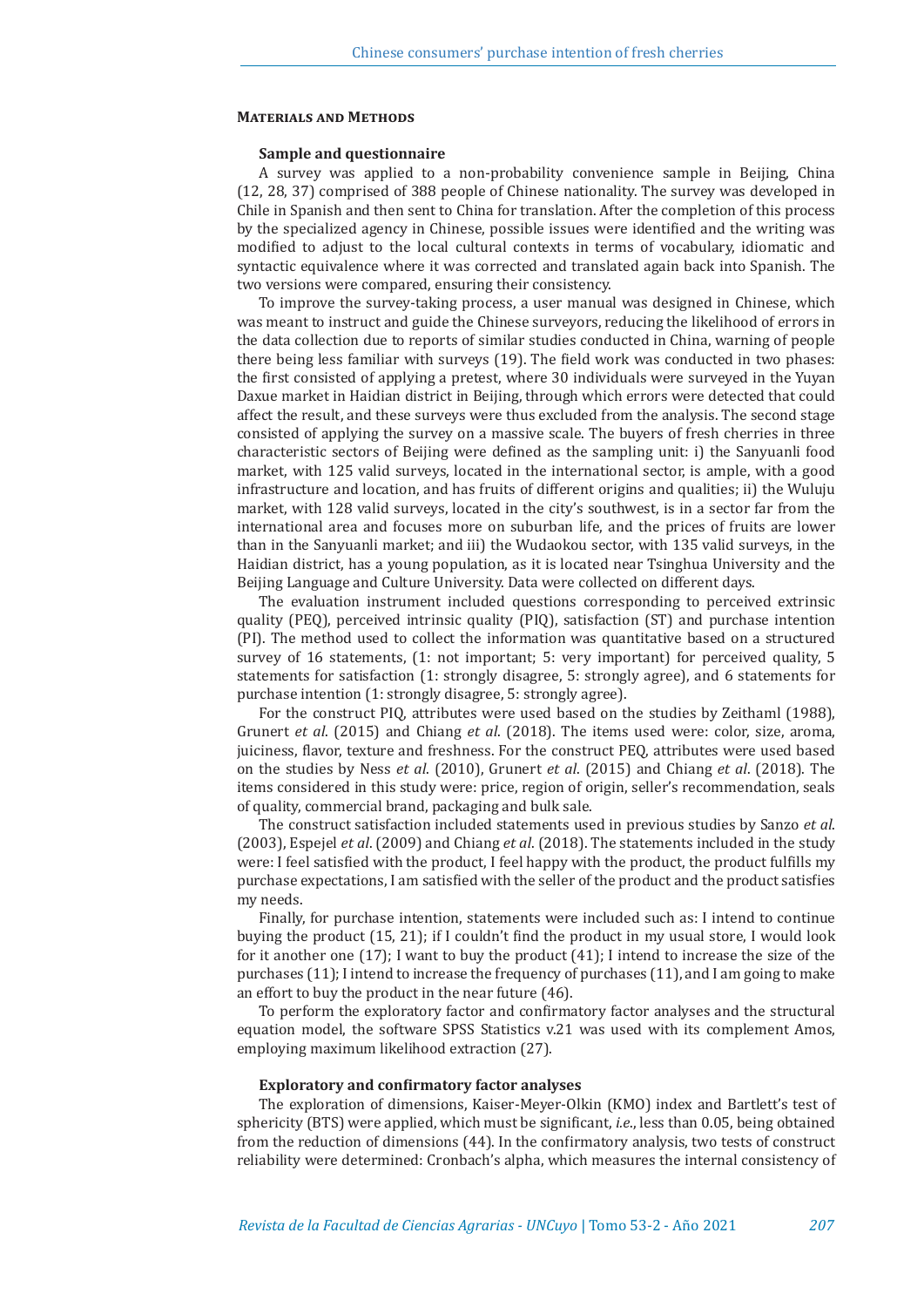the constructs individually, and the composite reliability index (CRI), which considers the interrelations of the constructs, both with an accepted minimum value of 0.7 (8). In order to obtain the validity of the latent variables, a convergent validity analysis was performed. The convergent validity is verified through the average variance extracted (AVE) of the constructs, with the recommended minimum of 0.5, with which it may be stated that the variables explain more than 50% of the variance of their constructs, there being convergent validity (38).

## **Structural equation model**

Once these tests were completed, the goodness of fit of the model was estimated. For this study, the following was determined: a) Relative Chi (X2/df), which must be less than 2, b) Mean root error of approximation (RMSEA), with the maximum accepted value less than 0.05, c) Index Goodness of Fit (GFI), which must be greater than 0.95, d) Comparative Adjustment Index (CFI), which must be greater than 0.95, and e) Average Goodness of Fit Index (AFGI), which must have higher values at 0.80 (29).

Finally, based on the approach suggested by Baron and Kenny (1986), the *bootstrap* technique was used to evaluate direct and indirect relations as well as the mediating role of the variables on purchase intention with a 95% confidence level and a P value less than 0.05.

#### **RESULTS AND DISCUSSION**

With respect to the sociodemographic profile of the sample, table 1 illustrates greater participation in the purchase and consumption of fresh cherries by women. Generally, they are more aware of the implications of foods for health and the benefits of eating healthful foods (34).

| Item            | <b>Type</b>                 | Frequency | Percentage |  |
|-----------------|-----------------------------|-----------|------------|--|
| Gender          | Male                        | 172       | 44.3%      |  |
|                 | Female                      | 216       | 55.7%      |  |
| Age             | Between18 and 24 years      | 116       | 29.9%      |  |
|                 | Between 25 and 34 years     | 120       | 30.9%      |  |
|                 | Between 35 and 49 years     | 76        | 19.6%      |  |
|                 | Between 50 and 64 years     | 51        | 13.1%      |  |
|                 | More than 64 years          | 25        | 6.4%       |  |
| Monthly income  | Less than 4000 (RMB)        | 151       | 38.9%      |  |
|                 | Between 4000 and 4999 (RMB) | 25        | 6.4%       |  |
|                 | Between 5000 and 6000 (RMB) | 39        | 10.3%      |  |
|                 | More than 6000 (RMB)        | 173       | 44.3%      |  |
| Education level | Primary education           | 7         | 1.8%       |  |
|                 | Secondary education         | 43        | 11.1%      |  |
|                 | Technical professional      | 49        | 12.6%      |  |
|                 | University education        | 289       | 74.5%      |  |

**Table 1.** Sociodemographic profile of the sample. **Tabla 1.** Perfil sociodemográfico de la muestra.

Williams, Ball and Crawford (2010), indicates that women have a greater gustatory preference for fruits and vegetables, and even have greater self-efficacy when it comes to following a healthy diet. Conversely, men worldwide consume fewer fruits and vegetables than what is recommended (2, 13). With respect to monthly family income, Florkowski *et al*. (2014) states that consumers with a higher income have greater chances of acquiring good quality fresh fruits. One the other hand, for purchaser of imported food in supermarkets of Beijing, Grunert *et al*. (2015) quantify a mean monthly family income of 7897 renminbi (RMB) and over 84 percent of those surveyed have a higher education. This is consistent with the results found in this research, especially if the data were collected in high-income sectors and with many universities.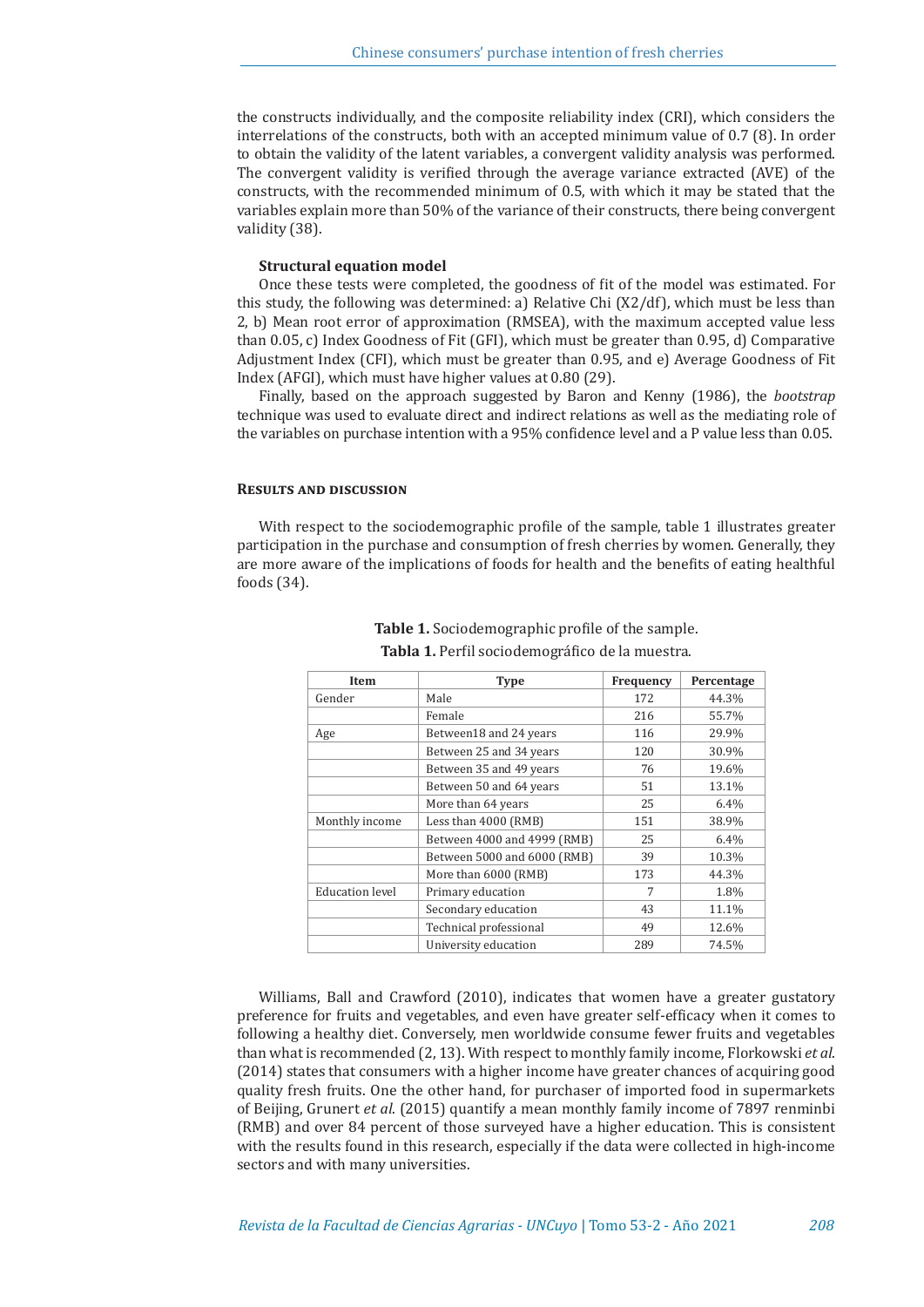Given that the sample obtained a value of 0.848 on the Kaiser-Mayer-Olkin index, a result above the minimum of 0.5 established by Williams, Brown and Onsman (2010), it was valid to perform a factorial analysis.

Bartlett's test of sphericity was 0.00, indicating that the correlation matrix is not an identity matrix. The individual reliability of the indicators (table 2) determined that the observable variables of Chinese origin (ATRI01), Chilean origin (ATRI02) and US origin (ATRI03) were significant for the construct PEQ, and the variables texture (ATRI10), size/ caliber (ATRI11) and color (ATRI16) for the construct PIQ.

## **Table 2.** Exploration of dimensions**. Tabla 2.** Exploración de dimensiones.

| Construct                         | <b>Attribute</b>                                                                     | Code   | Critical ratio |
|-----------------------------------|--------------------------------------------------------------------------------------|--------|----------------|
| Perceived<br>extrinsic<br>quality | Origin China                                                                         | ATR101 | nd             |
|                                   | Origin Chile                                                                         | ATRI02 | 15.307***      |
|                                   | Origin U.S.A                                                                         | ATRI03 | 15.664***      |
|                                   | Seller's recommendation                                                              | ATRI04 | ns             |
|                                   | Packaging                                                                            | ATRI05 | ns             |
| (PEQ)                             | <b>Bulk</b>                                                                          | ATRI06 | ns             |
|                                   | Commercial brand                                                                     | ATRI07 | ns             |
|                                   | Seals of quality                                                                     | ATRI08 | ns             |
|                                   | Price                                                                                | ATRI09 | ns             |
|                                   | Texture                                                                              | ATRI10 | nd             |
|                                   | Size / caliber                                                                       | ATRI11 | 9.851***       |
| Perceived                         | Aroma                                                                                | ATRI12 | ns             |
| Intrinsic<br>Quality              | <b>Iuiciness</b>                                                                     | ATRI13 | ns             |
| (PIQ)                             | Taste                                                                                | ATRI14 | ns             |
|                                   | Freshness                                                                            | ATRI15 | ns             |
|                                   | Color                                                                                | ATRI16 | 9.971***       |
|                                   | I feel satisfied with the fresh cherries purchased                                   | ATRI17 | nd             |
|                                   | I feel happy with the cherries acquired                                              | ATRI18 | $16.353***$    |
| Satisfaction<br>(ST)              | The fresh cherries meet my expectations                                              | ATRI19 | 18.202***      |
|                                   | I feel satisfied with the seller of fresh cherries                                   | ATRI20 | 14.447***      |
|                                   | The fresh cherries satisfy my needs                                                  | ATRI21 | 18.207***      |
|                                   | I intend to increase the frequency of purchases of fresh cherries                    | ATRI22 | nd             |
|                                   | I want to buy fresh cherries                                                         | ATRI23 | 18.716***      |
| Purchase<br>Intention             | If I couldn't find the product in my usual store, I would look for it<br>another one | ATRI24 | ns             |
| (PI)                              | I intend to buy a greater amount of fresh cherries                                   | ATRI25 | 20.668***      |
|                                   | I intend to continue buying fresh cherries                                           | ATRI26 | ns             |
|                                   | I am going to make an effort to buy fresh cherries in the near future                | ATRI27 | 21.297***      |

\*\*\*p< 0.05. nd: not determined, because this regression coefficient was adjusted to 1 to identify the model. ns: not incorporated as a variable to the model because it is insignificant. \*\*\* p< 0,05. nd: no determinado, porque este coeficiente de regresión se ajustó a 1 para identificar el modelo.

ns: no incorporado como variable al modelo porque es insignificante.

> Intrinsic quality results are consistent with another study on fruits like goji conducted in China by Yao *et al*. (2018), who reported that the Chinese consumer prefers fruits associated with good quality based on color and texture. Liu and Niyongira (2015) also detected that color generates the perception of safety that Chinese consumers have about foods. In another study, Sun (2010) established that the buyers of fresh cherries at online food markets prefer cherries according to their size and country of origin.

> The indicators I feel satisfied with the fresh cherries purchased (ATRI17), I feel happy with the cherries acquired (ATRI18), the fresh cherries meet my expectations (ATRI19), I feel satisfied with the seller of fresh cherries (ATRI20) and the fresh cherries satisfy my needs (ATRI21) were part of the construct satisfaction, confirming the studies conducted on foods by Espejel *et al.* (2009) and Bech-Larsen and Tsalis (2018), which yielded results similar to those found in this study. Finally, the construct purchase intention was comprised of the indicators: I intend to increase the frequency of purchases of fresh cherries (ATRI22), I want to buy fresh cherries (ATRI23), I intend to buy a greater amount of fresh cherries (ATRI25) and I am going to make an effort to buy fresh cherries in the near future (ATRI27),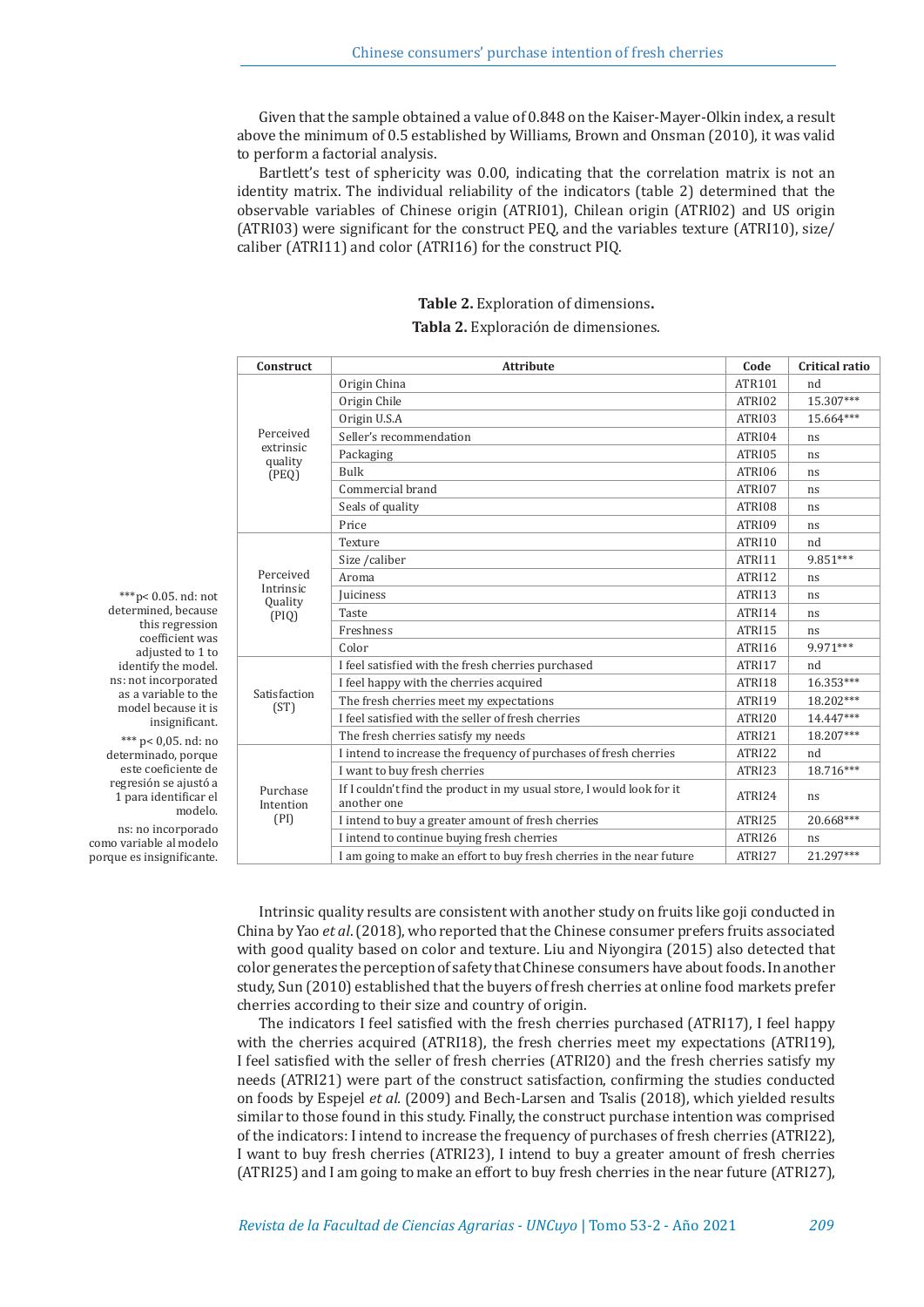obtaining results similar to the studies by Buaprommee and Polyorat (2016) on meats and Fandos and Flavián (2006) on food products with denomination of origin.

The reliability of the constructs was determined in the confirmatory analysis (table 3). Cronbach's alpha was above 0.7 for the five constructs; thus, they can be reliably measured individually. At the same time, the composite reliability determined that the constructs were reliable to measure as a whole. The convergent validity of the construct indicated that the attributes of the latent variables share more than 50% of the explained variance. The goodness of fit of the model was good and fulfilled what was stipulated in the literature: X*2 /*d.f = 1.887, RMSEA= 0.048, GFI= 0.940 and AFGI= 0.915 and finally, CFI= 0.971.

| <b>Construct</b>            | Cronbach's $\alpha$ | Composite<br>reliability | Average variance<br>extracted |  |
|-----------------------------|---------------------|--------------------------|-------------------------------|--|
| Perceived intrinsic quality | 0.745               | 0.751                    | 0.503                         |  |
| Perceived extrinsic quality | 0.860               | 0.863                    | 0.679                         |  |
| Satisfaction                | 0.891               | 0.895                    | 0.633                         |  |
| Purchase intention          | 0.889               | 0.890                    | 0.672                         |  |

**Table 3.** Reliability and convergent validity of the constructs. **Tabla 3.** Fiabilidad y validez convergente de los constructos.

With respect to the direct and indirect relationships between the variables (table 4), it was found with 95% confidence  $(p \le 0.05)$  that only the intrinsic perceived quality in fresh cherries is directly and significantly related to the satisfaction of Chinese consumers, generating indirect effects on the purchase intention through the mediating role of satisfaction, which is opposed to the results obtained in extrinsic perceived quality. Other authors such as Ness *et al*. (2010), achieve partial support in the indirect relationship between perceived quality and behavioral intentions, possibly due to the behavioral duality of intrinsic and extrinsic perceived quality.

**Table 4.** Type of mediation. Direct, indirect path coefficients and totals by construct. **Tabla 4**. Tipo de mediación. Coeficientes de trayectoria directa, indirecta y totales por constructo.

|                             | <b>Satisfaction</b> |    | <b>Purchase intention</b> |          |          |          |
|-----------------------------|---------------------|----|---------------------------|----------|----------|----------|
| <b>Construct</b>            | DE                  | IE | TE                        | DE       | IE       | TE       |
| Perceived intrinsic quality | $0.333*$            | nd | $0.330*$                  | Ns.      | $0.175*$ | $0.175*$ |
| Perceived extrinsic quality | ns                  | nd | ns                        | $0.267*$ | ns       | $0.267*$ |
| Satisfaction                | nd                  | nd | nd                        | $0.228*$ | nd       | $0.228*$ |

\* p<0.05. nd not determined. ns: not significant. DE: Direct effect. IE: Indirect effect. TE: Total effect. \* p< 0,05. nd no determinado. ns: no significativo. DE: Efecto directo. IE: Efecto indirecto. TE: Efecto total.

> It was found statistically that there is a direct and significant relation between the PIQ and satisfaction. Fan *et al*. (2017) and Chiang *et al*. (2018) showed that the signals of intrinsic quality present a direct and significant relation with Chinese consumers' satisfaction when preferring fresh fruits. This statistical relation was also demonstrated in other food types, *e.g.*, Espejel *et al*. (2009) in ham and Grunert *et al*. (2015) in pork ribs in China. This result means that hypothesis  $H_1$  is accepted.

> There was no statistical significance between PEQ and satisfaction, which means hypothesis  $H<sub>2</sub>$  is rejected. In this respect, studies like those conducted by Espejel and Fandos (2009) on wine and Chiang *et al.* (2018) on fresh cherries concluded that there is no positive and significant relation between PEQ and satisfaction; however, Grunert *et al.* (2015) determined that only in a narrow age group do the extrinsic attributes reach significance in Chinese consumer satisfaction.

> Little information is available in the scientific literature linking PIQ and PEQ purchase intention; rather, various authors analyze it as a perceived general quality. For example, Buaprommee and Polyorat (2016) demonstrated that there is no direct and significant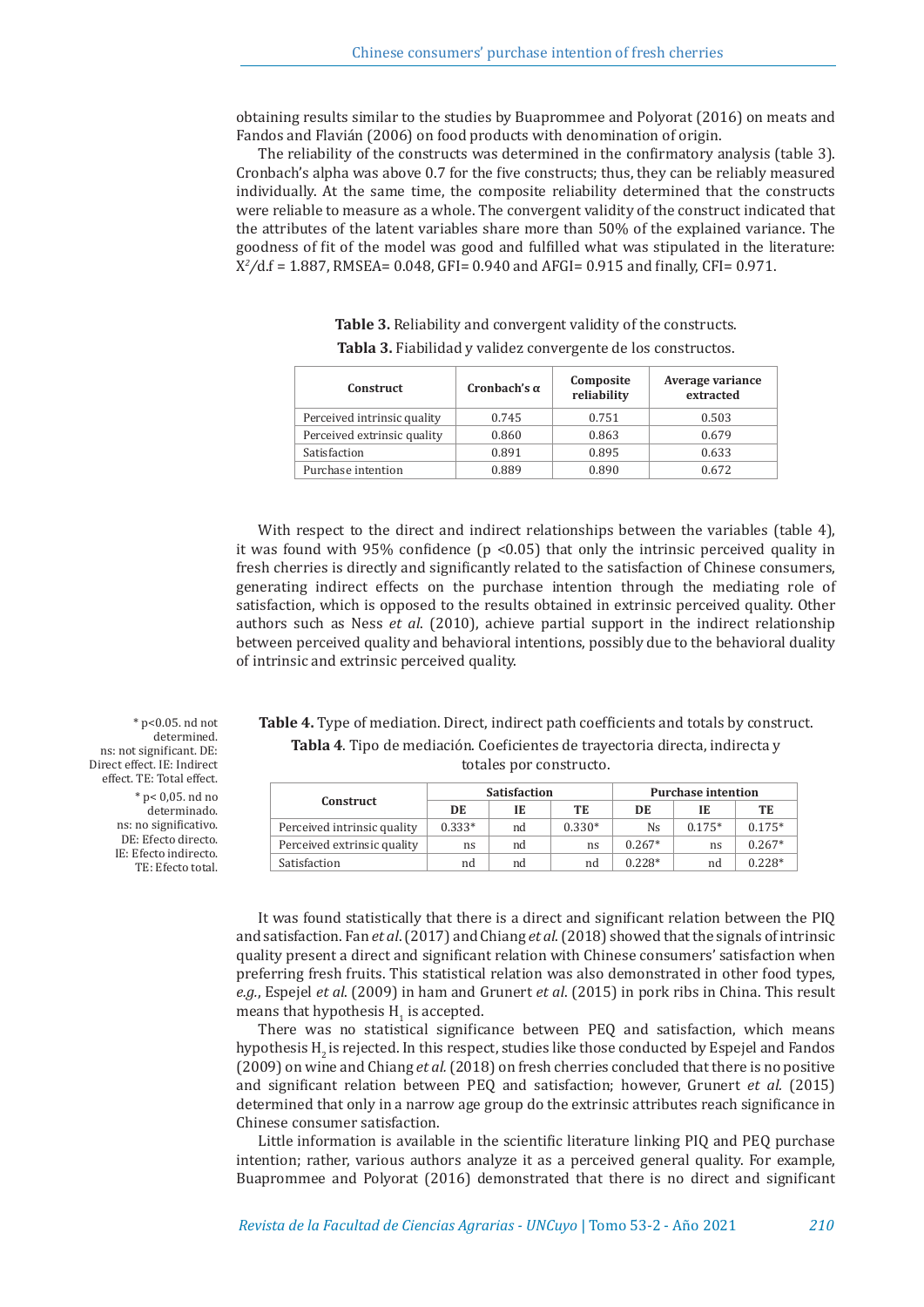relation between perceived quality and purchase intention in Thai consumers of red meats; however, Ness *et al*. (2010) concluded that in 5 of 6 European countries a direct and significant relation does exist between the two variables. The differences in the results obtained by both authors might not only be due to cultural diversity, but also because there was no dissociation between extrinsic and intrinsic attributes. The results obtained in this study determined that PIQ presents no direct and significant relation with purchase intention, a result in conflict with that obtained in PEQ. Therefore, hypothesis  $H_3$  is rejected and  $H_4$  is accepted.

A similar context occurs when the indirect relations of PIQ and PEQ on satisfaction are measured. Ness *et al*. (2010) determined that perceived quality has an indirect relation on the behavioral intentions of European consumers of fruits like tomatoes. Also, in the services sector, researchers like Wu and Li (2017) demonstrated that quality is a precursor of satisfaction and a good predictor of behavioral intentions. In this study it was demonstrated statistically that PIQ has an indirect and significant bearing on purchase intention through the mediating role of satisfaction; therefore, hypothesis  $H_5$  is accepted, on the other hand, no indirect and significant influence was found between PEQ and purchase intention as a result of the mediating role of satisfaction. Therefore,  $H_6$  is rejected.

Satisfaction has a direct and significant relation on the purchase intention of Chinese consumers. Thus, hypothesis  $H_7$  is accepted. This is consistent with studies conducted by Espejel and Fandos (2009) on wines, Ness *et al*. (2010) on tomatoes and Konuk (2018) on organic foods, which shows a direct and significant relation between satisfaction and purchase intention.

In addition, the results obtained from hypotheses  $H_1$ ,  $H_5$  and  $H_7$  confirm that there is complete mediation between PIQ and purchase intention from the mediating role of satisfaction. The results of this research seem to be in line with the marketing initiatives developed by ASOEX, enhancing the attributes of intrinsic quality, color and size, and linking it to celebrations and traditions, through activities such as "Super Cherries days", "Chilean Cherries dance" and "Cherries from Chile", activities that have also been enhanced by public policies and agreements such as the free trade agreement between the two countries in force since 2005.

The limitations of this study, considering the non-probabilistic nature of the sample, are that the results cannot be generalized and that the sample is not representative according to the population distribution.

#### **CONCLUSIONS**

The main aim of this study was to model the purchase intention of Chinese consumers of fresh cherries through direct and indirect relations and mediating role between perceived intrinsic quality, perceived extrinsic quality and satisfaction. It was found that Chinese consumers' satisfaction with fresh cherries is related directly and significantly to purchase intention, and that in turn satisfaction acted as a mediator of the intrinsic perceived quality variable, indirectly and significantly affecting purchase intention.

The study also found a direct and significant relationship between the latent variable of perceived extrinsic quality with purchase intention, and although it is not explained by the mediating role of satisfaction, it manages to be the variable with the best correlation in total effects on the intention to purchase.

The attributes that comprise the latent variables are worthy of study for exporters of fresh cherries to China, as the country of origin stands out for perceived extrinsic quality, and the color, size and texture for perceived intrinsic quality. It is important that these attributes are not neglected, because combined they can help generate the construction of quality in consumers, who will be willing to acquire fresh cherries when they perceive a greater value and useful life of the product than for the money they pay.

In summary, the exporter of fresh cherries should focus his strategy on the intrinsic attributes of the product that directly satisfy the Chinese consumers (color, texture and size). These attributes have a direct and significant relationship on the purchase intention these consumers, through the latent variable of satisfaction. On the other hand, the exporters should highlight the origin attribute (such as Chilean origin), because it shows direct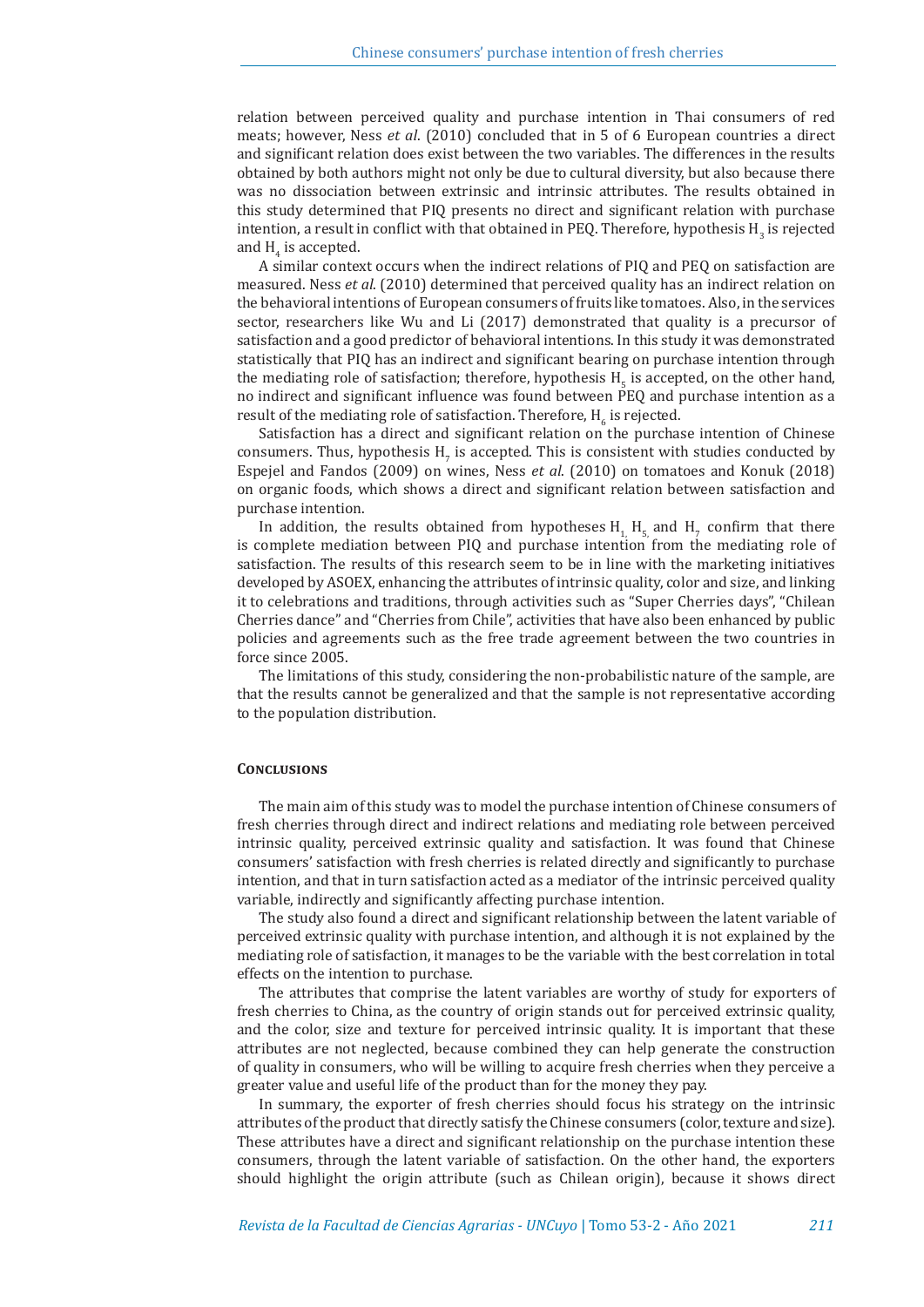and significant relationship with the intention of purchase, through of latent variable of perceived extrinsic quality.

Future studies could include in the model variables related to the consumer's purchase intention such as: loyalty, sacrifice and perceived risk. Additionally, studying the moderating role of these variables in consumers can be a feasible suggestion to delve more deeply into the study discussed here.

## **References**

- 1. Adasme-Berríos, C.; Sánchez, M.; Mora, M.; Díaz, J.; Schnettler, B.; Lobos, G. 2019. The gender role on moderator effect of food safety label between perceived quality and risk on fresh vegetables. Revista de la Facultad de Ciencias Agrarias. Universidad Nacional de Cuyo. Mendoza. Argentina. 51(1): 93-109.
- 2. Adasme-Berríos, C.; Sánchez, M.; Mora, M.; Díaz, J.; Schnettler, B.; Lobos, G. 2019. Effects of food-related health concerns and risk perception on the consumption frequency of fresh vegetables. Revista de la Facultad de Ciencias Agrarias. Universidad Nacional de Cuyo. Mendoza. Argentina. 51(2): 289-305.
- 3. Ali, T.; Huang, J.; Wang, J.; Xie, W. 2017. Global footprints of water and land resources through China's food trade. Global Food Security. 12: 139-145.
- 4. Andersen, B. V.; Hyldig, G. 2015. Consumers' view on determinants to food satisfaction. A qualitative approach. Appetite. 95: 9-16.
- 5. Ardeshiri, A.; Rose, J. 2018. How Australian consumers value intrinsic and extrinsic attributes of beef products. Food Quality and Preference. 65: 146-163.
- 6. ASOEX. 2019. Asoex Informa N° 70. https://www.asoex.cl/images/asoexinforma/asoex70/mobile/ index.html#p=4 (accessed 11 November 2019).
- 7. Asshidin, N.; Abidin, N.; Bashira, H. 2016. Perceived quality and emotional value that influence consumer's purchase intention towards american and local products. Procedia Economics and Finance. 35: 639-643.
- 8. Bagozzi, R.; Yi, Y. 2012. Specification, evaluation, and interpretation of structural equation models. Journal of the Academy of Marketing Science. 40: 8-34.
- 9. Baron, R.; Kenny, D. 1986. The moderator-mediator variable distinction in social psychological research: Conceptual, strategic, and statistical considerations. Journal of Personality and Social Psychology. 51: 1173-1182.
- 10. Bech-Larsen, T.; Tsalis, G. 2018. Impact of cooking competence on satisfaction with food-related life: Construction and validation of cumulative experience & knowledge scales. Food Quality and Preference. 68: 191-197.
- 11. Buaprommee, N.; Polyorat, K. 2016. The antecedents of purchase intention of meat with traceability in Thai consumers. Asia Pacific Management Review. 21: 161-169.
- 12. Chiang, A.; Schnettler, B.; Mora, M.; Aguilera, M. 2018. Perceived quality of and satisfaction from sweet cherries (*Prunus avium* L.) in China: Confirming relationships through structural equations. Ciencia e Investigación Agraria. 45: 210-219.
- 13. Dos Santos, Q.; Nogueira, B. M.; Alvarez, M. C. V.; Perez-Cueto, F. J. 2017. Consumption of fruits and vegetables among university students in Denmark. International Journal of Gastronomy and Food Science. 10: 1-6.
- 14. Espejel, J.; Fandos, C. 2009a. Wine marketing strategies in Spain: A structural equation approach to consumer response to protected designations of origin (PDOs). International Journal of Wine Business Research. 21: 267-288.
- 15. Espejel, J.; Fandos, C.; Flavián, C. 2009b. The influence of consumer involvement on quality signals perception: An empirical investigation in the food sector. British Food Journal. 111: 1212-1236.
- 16. Fan. X.; Zhao, H.; Wang, X.; Cao, J.; Jiang, W. 2017. Sugar and organic acid composition of apricot and their contribution to sensory quality and consumer satisfaction. Scientia Horticulturae. 225: 553-560.
- 17. Fandos, C.; Flavian, C. 2006. Intrinsic and extrinsic quality attributes, loyalty and buying intention: An analysis for a PDO product. British Food Journal. 108: 646-662.
- 18. Florkowski, W. J.; Klepacka, A. M.; Nambiar, P. M.; Meng, T.; Fu, S.; Sheremenko, G.; Sarpong, D. B. 2014. Consumer expenditures on fresh fruit and vegetables, in Postharvest Handling. 147-166.
- 19. Grunert, K.; Loose, S.; Zhou, Y.; Tinggaard, S .2015. Extrinsic and intrinsic quality cues in Chinese consumers' purchase of pork ribs. Food Quality and Preference. 42: 37-47.
- 20. Henchion, M.; McCarthy, M.; Resconi, V. 2017. Beef quality attributes: A systematic review of consumer perspectives. Meat Science. 128: 1-7.
- 21. Hsu, C. L.; Chen, M. C.; Kikuchi, K.; Machida, I. 2017. Elucidating the determinants of purchase intention toward social shopping sites: A comparative study of Taiwan and Japan. Telematics and Informatics. 34: 326-338.
- 22. Jalil, N.; Fikry A.; Zainuddin, A. 2016. The impact of store atmospherics, perceived value, and customer satisfaction on behavioural intention. Procedia Economics and Finance. 37: 538-544.
- 23. Kim, M.; Thapa, B. 2018. Perceived value and flow experience: Application in a nature-based tourism context. Journal of Destination Marketing & Management. 8: 373-384.